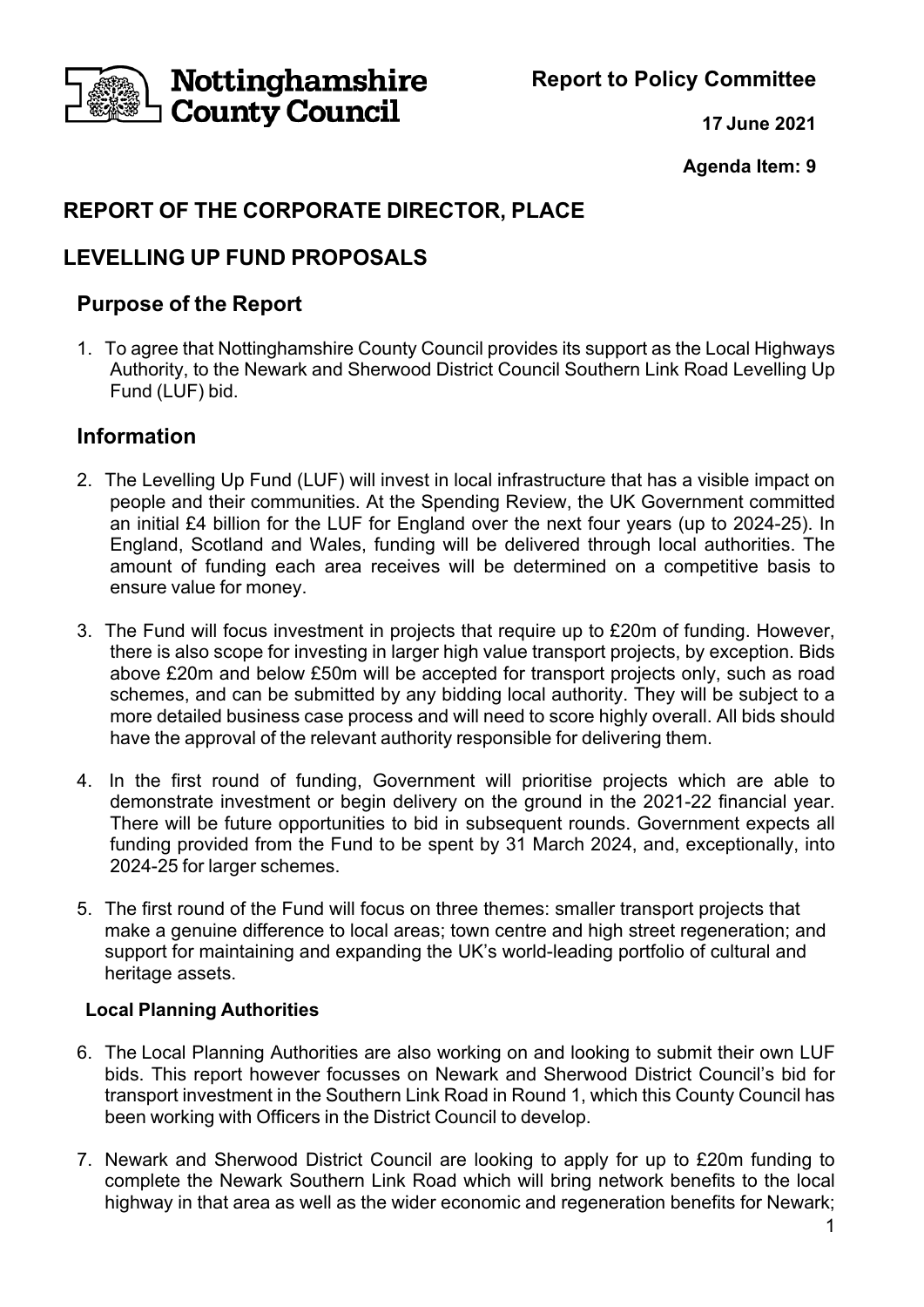and so constitutes a smaller transport project that will make a genuine difference to the local area. Benefits will include allowing the growth at Newark to continue without putting further pressure on the already congested routes into the town centre, providing an invaluable release valve for traffic during the extended works period once the A46 works at Newark are underway by Highways England, and unlocking significant parcels of land for further redevelopment. An amount of funding has already been set aside for the delivery of the Link Road, however the bid to the LUF will provide additional gap funding to allow the final stage of the works to begin.

### **Next Steps**

8. To apply for investment from the first round of the LUF, eligible local institutions must submit their bids to the Ministry of Housing, Communities and Local Government by noon on Friday 18 June 2021. The Nottinghamshire County Council will be required as the Local Highway Authority to provide its support to accompany the bid from Newark and Sherwood District Council to Government.

### **Other Options Considered**

9. None.

### **Reason for Recommendation**

10. The County Council's support for the bid, as the relevant Highway Authority, is required and the proposal will support the County Council's own aspirations for transport improvements in this locality.

### **Statutory and Policy Implications**

11.This report has been compiled after consideration of implications in respect of crime and disorder, data protection and information governance finance, human resources, human rights, the NHS Constitution (public health services), the public sector equality duty, safeguarding of children and adults at risk, service users, smarter working, sustainability and the environment and where such implications are material they are described below. Appropriate consultation has been undertaken and advice sought on these issues as required.

### **Finance Implications**

12.As part of the bid process the County Council, in partnership with Newark and Sherwood District Council, has committed £27,000 from the initiatives budget, as discussed and agreed with the Leader, to develop a fully worked up bid.

### **RECOMMENDATION**

### It is **RECOMMENDED** that Committee:

- 1) approves the £27,000 development contribution and,
- 2) as the relevant Highway Authority, confirms its formal support for the Newark and Sherwood District Council Southern Link Road LUF Bid.